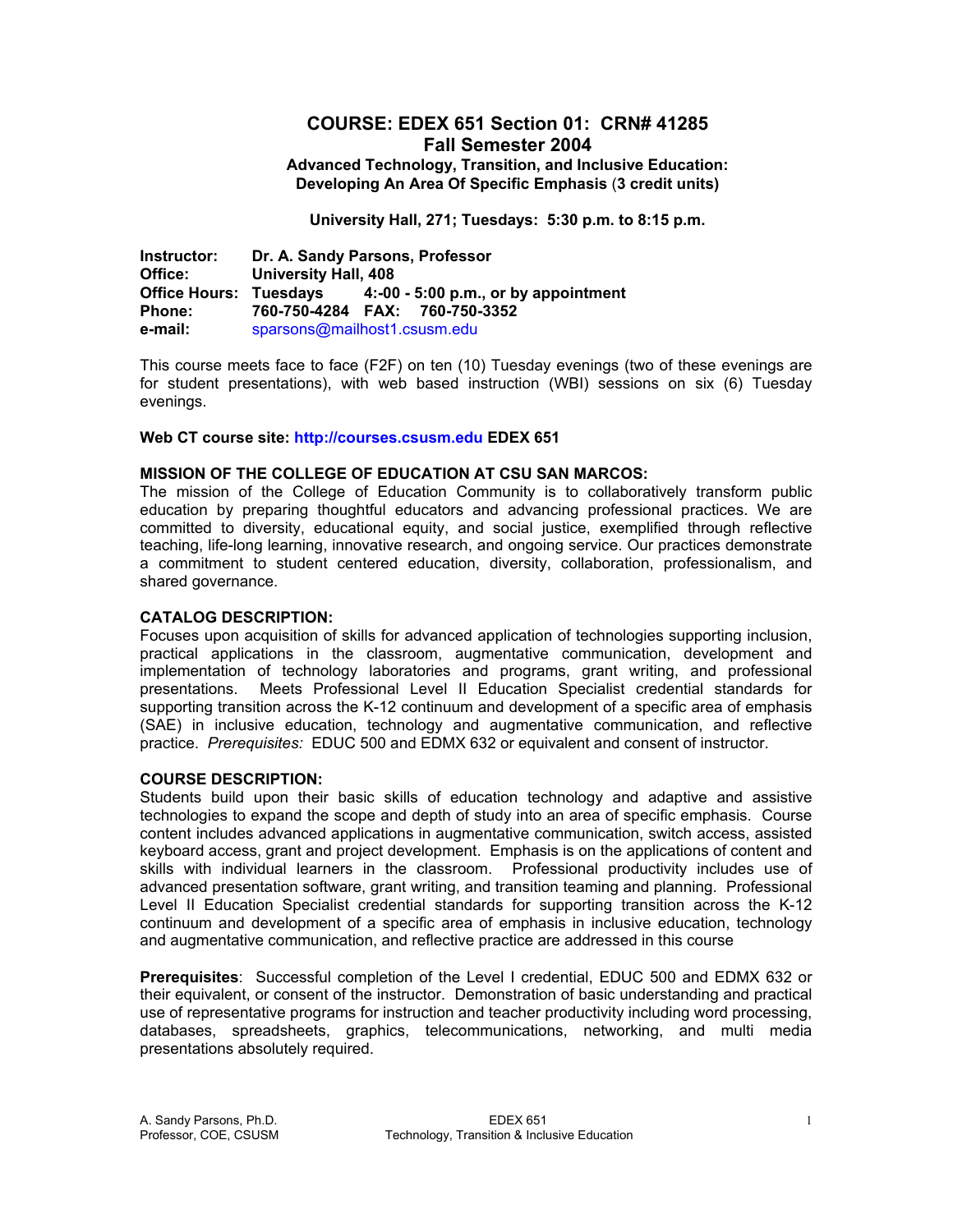# **Required Materials:**

**University Print Card**. You can purchase this card in ACD 202, the open lab.

**Zip Disk** for bringing documents into class for power point presentation and document sharing.

# **Course Books Required:**

**Parsons, S. Bound Reader for EDEX 651**. This is available at the **CopyServe**. (760) 599- 9923. 754 South Rancho Santa Fe Blvd. Enter the first driveway off San Marcos Blvd. just west of Rancho Santa Fe Rd. and Citibank, turn right into the drive and make an immediate left. The store faces San Marcos Blvd.

 Pierangelo, R., & Giuliani, G. A. (2004). *Transition services in special education: A practical*  approach. Pearson: Allyn Bacon. New York, NY. (This text book will also be used for EDMX 634: Working with Individuals with Moderate-Severe Disabilities in the summer).

 American Psychological Association. (1995*). Publication manual of the american psychological association, fourth edition.* American Psychological Association, Washington, CD.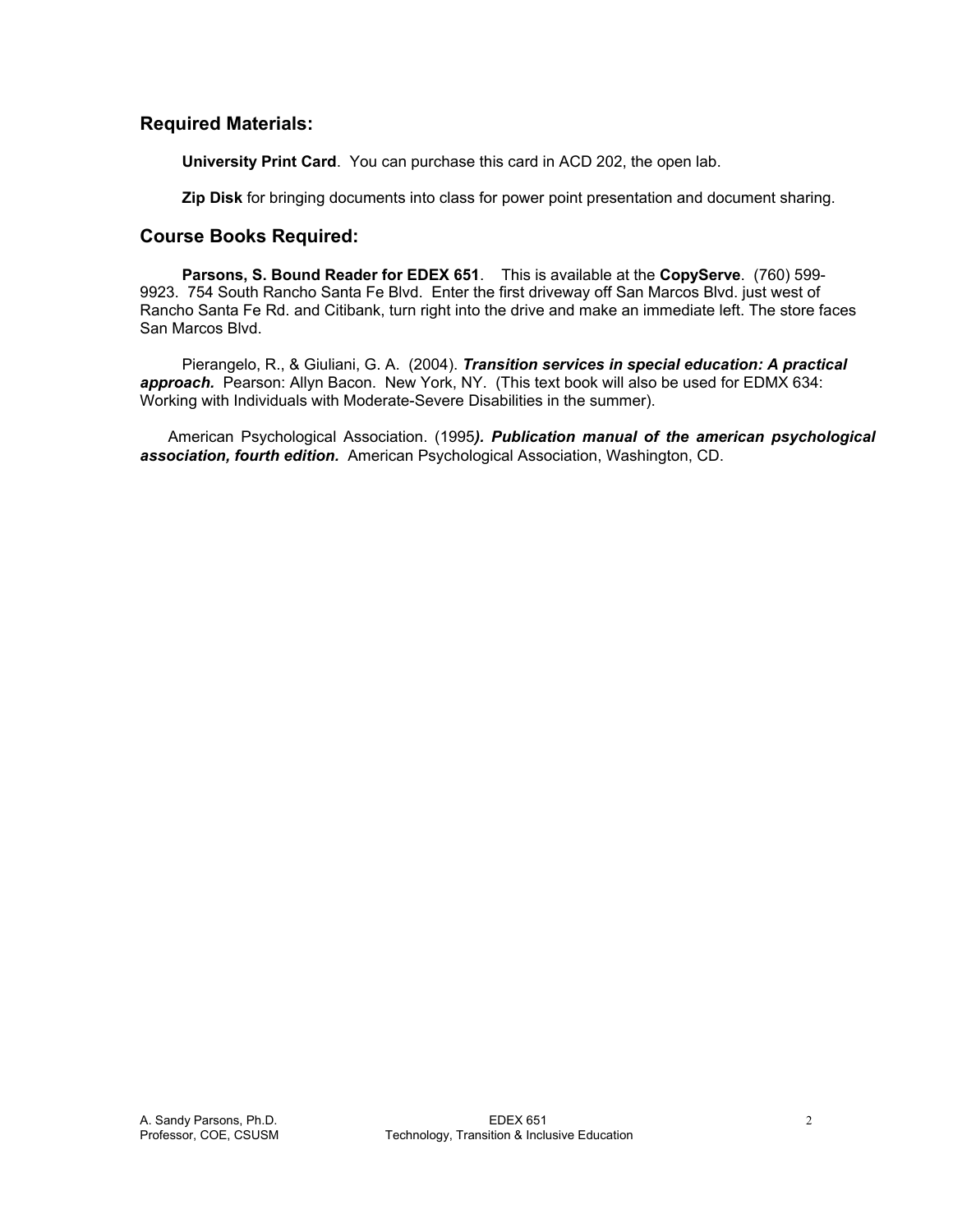The table below indicates the CTC Level II standards and levels of competence addressed by EDEX 651 and the level (i.e., knowledge, application) at which each standard is demonstrated.

**Key to Table**: (number indicates CTC standard addressed)

**M/M/S** = Common Mild/ Moderate and Moderate/Severe Education Specialist Competency **M/M**= Mild/Moderate Education Specialist Competency

**M/S** = Moderate/Severe Education Specialist Competency<br>**K** = Competence at **knowledge** level

- **F** Competence at **knowledge** level
- **A** = Competence at **application** level

 $\overline{a}$ 

#### **Table of CTC Level II Standards and Levels of Competence**

|                                                  | M/M/S                                                                                                                                                                                                                                                                                                                                        | M/M/S                                                                                                                                                                                                                                                                                                                                                                    | M/M/S                                                                                                          | M/M                                          | M/M             | M/S | M/S |                                                                               |  |  |
|--------------------------------------------------|----------------------------------------------------------------------------------------------------------------------------------------------------------------------------------------------------------------------------------------------------------------------------------------------------------------------------------------------|--------------------------------------------------------------------------------------------------------------------------------------------------------------------------------------------------------------------------------------------------------------------------------------------------------------------------------------------------------------------------|----------------------------------------------------------------------------------------------------------------|----------------------------------------------|-----------------|-----|-----|-------------------------------------------------------------------------------|--|--|
|                                                  | 15                                                                                                                                                                                                                                                                                                                                           | 16                                                                                                                                                                                                                                                                                                                                                                       | 17                                                                                                             | 18                                           | 20              | 18  | 19  |                                                                               |  |  |
|                                                  | K/A                                                                                                                                                                                                                                                                                                                                          | K/A                                                                                                                                                                                                                                                                                                                                                                      | K/A                                                                                                            | K/A                                          | K/A             | K/A | K/A |                                                                               |  |  |
| 15 M/M/S                                         |                                                                                                                                                                                                                                                                                                                                              | <b>Current and Emerging Research and Practices</b>                                                                                                                                                                                                                                                                                                                       | Interpret, apply, disseminate current and emerging research, theories,<br>legislation, policies and practices. |                                              |                 |     |     | Research the current professional literature in an area of specific emphasis. |  |  |
| 16 M/M/S                                         |                                                                                                                                                                                                                                                                                                                                              | <b>Transition and Transition Planning:</b><br>Collaboration with personnel from other educational and community agencies,<br>Successful planning for transition to vocational experiences,<br>Procurement of technologies to ease transition process, and grant writing,<br>Legislation supporting barrier free access through technologies.                             |                                                                                                                |                                              |                 |     |     |                                                                               |  |  |
| 17 M/M/S                                         |                                                                                                                                                                                                                                                                                                                                              | Development of Specific Area of Emphasis (SAE):<br>Opportunities to build upon foundations of Level I Education Specialist work,<br>Expanding scope and depth of study in specific content areas,<br>Develop expertise in performing specialized functions<br>(e.g. Technology, Transition, and Inclusive Education).                                                    |                                                                                                                |                                              |                 |     |     |                                                                               |  |  |
| 18 M/M/                                          |                                                                                                                                                                                                                                                                                                                                              | <b>Assessment of Students</b><br>Assessment of verbal and non-verbal communicative competence for planning<br>Augmentative and Alternative Communication (AAC)<br><b>Technology Assessments and Planning</b>                                                                                                                                                             |                                                                                                                |                                              |                 |     |     |                                                                               |  |  |
| 20 M/M                                           |                                                                                                                                                                                                                                                                                                                                              | <b>Collaboration and Consultation</b><br>Develop skills in communication, collaboration and consultation for serving<br>in coordination function throughout the education placements of students.<br>Interdisciplinary teaming for planning transition across K-12 Curriculum.<br>Team writing of grant proposals for acquisition of funds in assistive<br>technologies. |                                                                                                                |                                              |                 |     |     |                                                                               |  |  |
| 18 M/S                                           | <b>Advanced Communication Skills:</b><br>Demonstrates effective communication skills for networking and collaborating.<br>Team building and facilitation for transition,<br>Team building and planning for infusion of technologies for curriculum support,<br>Development of professional presentations.<br>Development of grant proposals. |                                                                                                                                                                                                                                                                                                                                                                          |                                                                                                                |                                              |                 |     |     |                                                                               |  |  |
| 19 M/S                                           |                                                                                                                                                                                                                                                                                                                                              | Leadership and Management Skills:                                                                                                                                                                                                                                                                                                                                        |                                                                                                                |                                              |                 |     |     |                                                                               |  |  |
| A. Sandy Parsons, Ph.D.<br>Professor, COE, CSUSM |                                                                                                                                                                                                                                                                                                                                              |                                                                                                                                                                                                                                                                                                                                                                          |                                                                                                                | Technology, Transition & Inclusive Education | <b>EDEX 651</b> |     |     | 3                                                                             |  |  |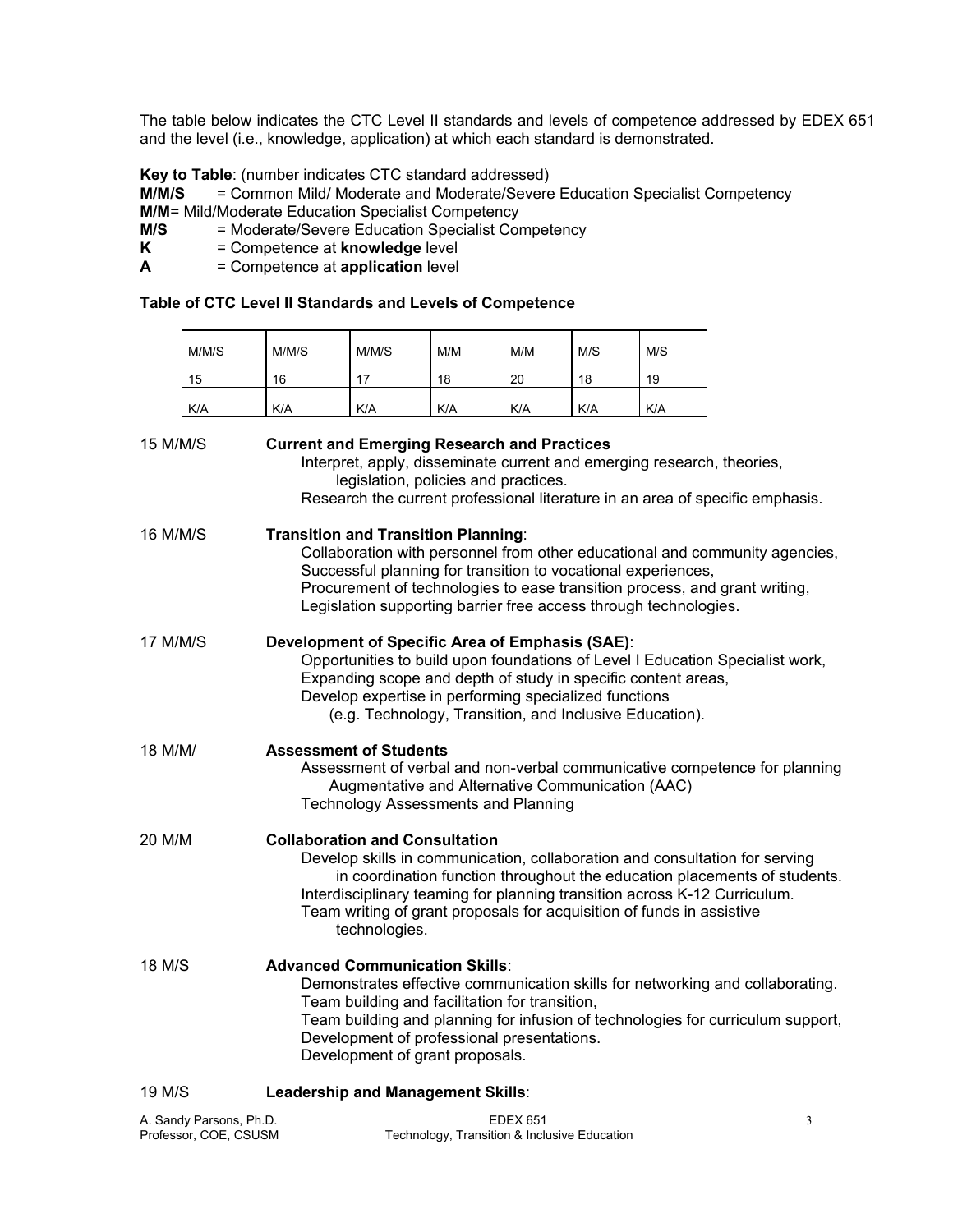Demonstrates ability to work effectively within integrated service delivery models, Participates in school restructuring and reform efforts to impact systems change. Involvement in site-based decisions, restructuring and reform efforts. Including students with mild/moderate/severe disabilities through use of technology.

### **PERFORMANCE GOALS**

Student will:

- 1. demonstrate knowledge on current laws, policies, regulations, and funding sources for including technologies,
- 2. develop skills in the design of grant proposals including response to RFPs (Request for Proposal), basic planning, budgeting, writing grant proposals, and managing implementation of projects,
- 3 develop skills and practice in developing professional presentations using advanced software applications,
- 4. acquire a knowledge base and skills in facilitating transition across the K-12 continuum (preschool to elementary, elementary to middle school, middle to high school, high school) and also to postschool work, educational, and community experiences,
- 5 acquire knowledge and skills in the use of advanced technologies (hardware and software) with learners with diverse learning styles,
- 6. demonstrate knowledge of the application of augmentative and alternative communication (AAC) systems including nonsymbolic modes of communication (gestures, vocalizations, eye gaze, body language and sign-symbol systems).
- 7. presentation of grants, projects, and research to classmates in professional workshop format.
- 8. engage in problem solving and futures planning of including individuals with special learning needs and supported included instruction through the use of technologies.

### **Professional and Administrative Requirements**

- 1. Attend all class sessions. Please call the instructor when you are unable to attend class or if you must be late. It is the policy of the CSUSM College of Education that any student who misses 20% or more of class time, field experiences, or class sessions may not receive a passing grade for the course.
- 2. Use "Person-first" language (e.g., "Student with Down Syndrome" rather than "Down Syndrome student;" must be used throughout all written and oral assignments and discussions.
- 3. Word-process all written documents. **Keep a copy of all of your work**. Proof of completion of all assignments is the responsibility of the student. Keep these records until you have received your grade. Also, you will want these copies for your records and for potential future use as professional portfolio entries.
- 4. Complete and hand in all assignments on the due dates for full credit. If you have extraordinary circumstances that impact completion of your assignments, please inform the instructor(s). Any time that you have questions or concerns, please contact the instructor(s) immediately.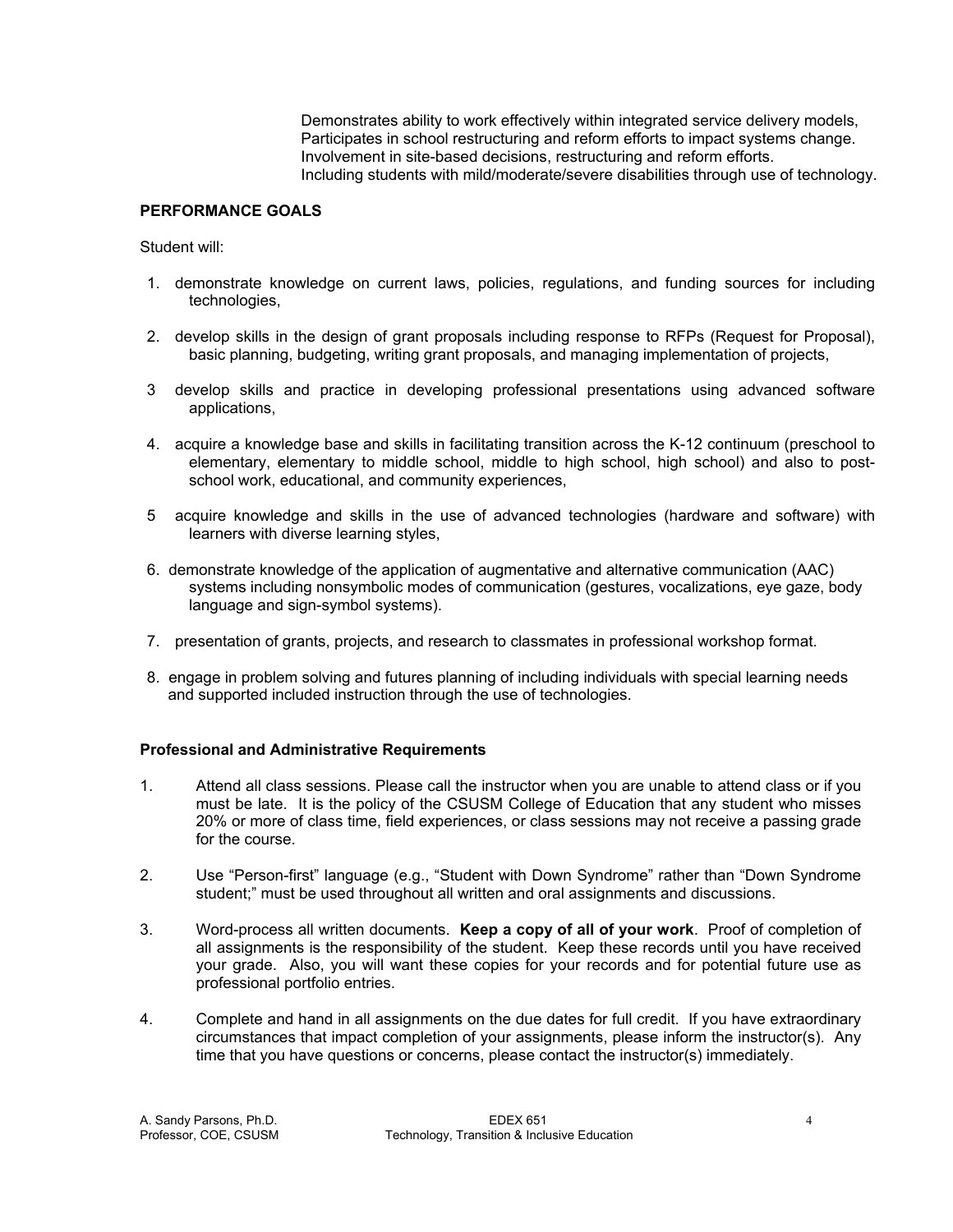- 5. Participate in class discussions and group activities and demonstrate positive interpersonal skills with classmates and guests. Participation points are assigned on the basis of participation, collegiality, collaborative effort, and professionalism in interactions with fellow students and the instructors and guest lecturers.
- 6. Responsibility for obtaining handouts is that of the student. If you are to miss class, be sure to select a class "buddy" to ensure that you receive handouts and information when you must miss class. You may wish to have the following: Buddy: Telephone, e-mail address, Fax number.
- 7. The points for all late work will be reduced. Unless arrangements have been made with the instructor, absolutely no work will be accepted one week past the due date on the syllabus.
- 8. The UH 271 lab has been newly refreshed with Macintosh G4 computers with beautiful new flat screen monitors. THERE MUST BE ABSOLUTELY NO FOOD OR DRINK BROUGHT INTO THIS LAB!!! There will be participation point deductions for each breach of this policy. Thank you for your consideration.

### **Grading Scale (in percentages):**

| A  | $93-100%$  | А-   | $90-92\%$ |
|----|------------|------|-----------|
| B+ | $87 - 89%$ | в    | 83-86%    |
| в- | $80 - 82%$ | $C+$ | 77-79%    |

# **GRADING RUBRICS:**

### **Criteria for Grading Student Performance in this Course:**

- A (Excellent): Performance at the highest level, showing sustained excellence in meeting all course objectives and requirements and exhibiting an unusual degree of intellectual initiative.
- B (Good): Performance at a high level, showing consistent and effective achievement in meeting course objectives and requirements.
- C (Satisfactory): Performance at an adequate level, meeting the basic objectives and requirements of the course.

#### **NOTE: The minimum acceptable grade for a course in the sequence of professional education courses are C+, and a B average must be maintained. Criteria for Grading Assignments:**

- A (93%) Outstanding work on assignment, excellent syntheses of information and experiences, great insight and application, and excellent writing,
- B+ (83%) Completion of assignment in good form with good syntheses and application of information and experiences, writing is good,
- C+ (73%) Completion of assignment, adequate effort, adequate synthesis of information and application of information and experiences, writing is adequate.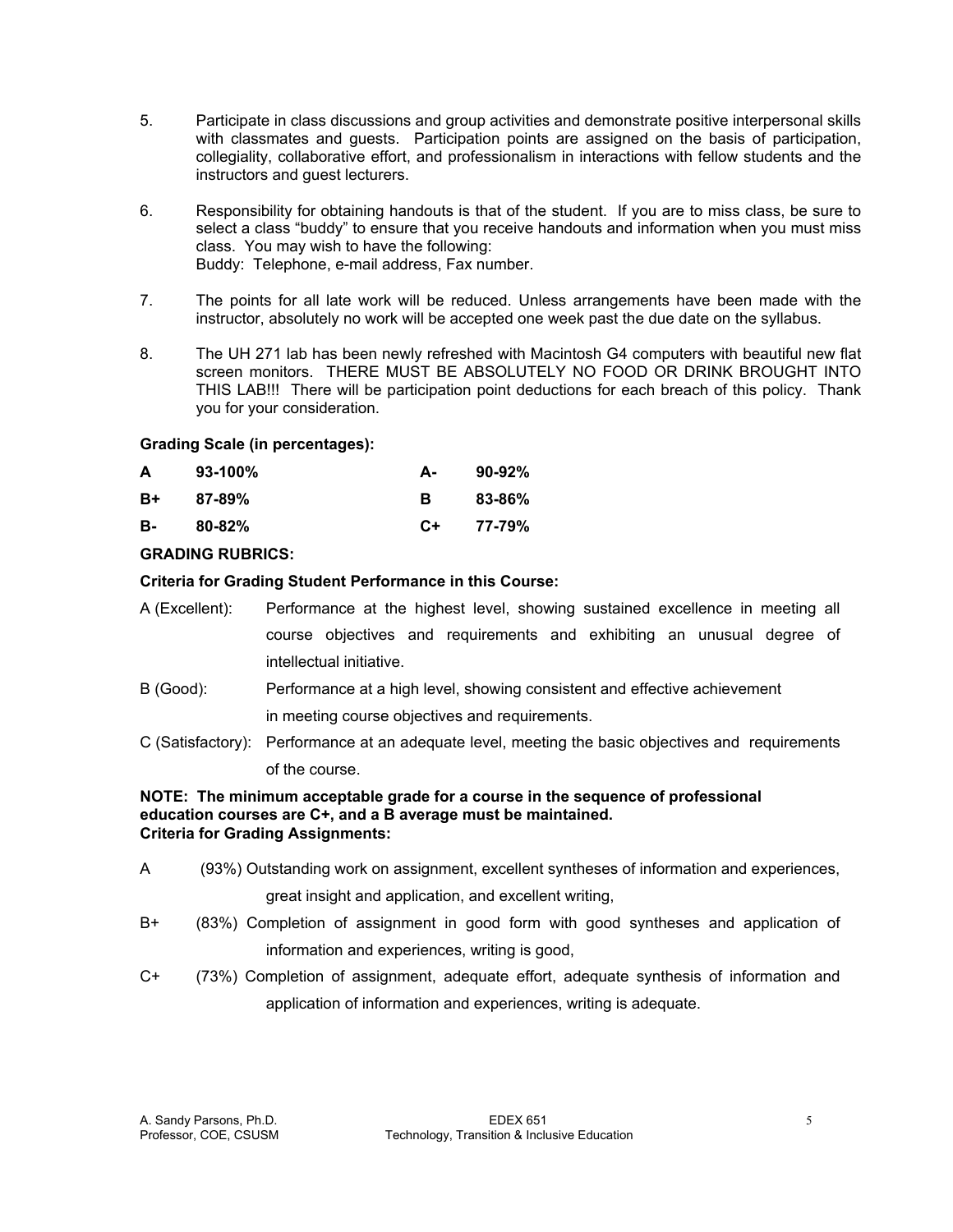### **SCHOLASTIC REQUIREMENTS:**

| <b>Course Requirements</b>                                      | <b>Points</b> |  |  |  |  |  |
|-----------------------------------------------------------------|---------------|--|--|--|--|--|
| Participation (ten face to face meetings @ 10 points each)      | 100           |  |  |  |  |  |
| Mini Technology Grant Project+ (Group Work)                     |               |  |  |  |  |  |
| Developing an Specific Area of Emphasis+ (SAE)                  |               |  |  |  |  |  |
| (Individual Work)                                               |               |  |  |  |  |  |
| Reading Activity Assignments on the Text                        |               |  |  |  |  |  |
| (individual work: 4 $@$ 25 points each = 100 points)            | 100           |  |  |  |  |  |
| Web Based Components of Course* (individual work)               |               |  |  |  |  |  |
| *Bi-weekly DB Prompts (6 weeks $@$ 10 points = 60)              |               |  |  |  |  |  |
| Posting responses to the postings of others $(4 \times 5 = 20)$ |               |  |  |  |  |  |
| End of Course Reflection (20)                                   |               |  |  |  |  |  |
| Total                                                           | 500           |  |  |  |  |  |

\*All Discussion Board Postings must be done by the date listed on the syllabus or points will be reduced.

† Format to be handed out in class

**Please note the College of Education Attendance policy stated on the first page of this syllabus.** The CSUSM College of Education, which has an attendance policy that mandates a minimum attendance of 80% of face-to-face class sessions, requires these guidelines. Please inform your instructors in advance of any extenuating attendance circumstances.

#### **Participation (10 points maximum/class X 10 Face-to-Face classes = 100 points maximum).**

Regular, punctual attendance it is critical and expected in the teaching profession. Because this class is participatory in nature, the experiences and discussions are difficult to recreate. To reinforce our commitment to developing interpersonal skills, students are expected to arrive on time; return from break on time; stay for all of the class; and fully participate and cooperate with classmates, instructors, and guests. A class participant who arrives late, departs early, or engages a "noncollaborative" behavior will receive less than the maximum points for that given class session.

#### **Criteria for Grading Participation**:

Participation points will be assigned on the following criteria:

collaborative cooperation in all labs, classes, and group assignments;

enthusiasm for the content and activities;

respect for the speakers;

patience and flexibility with the technology;

appropriate use of the lab, hardware and software,

respect for the lab environment and equipment, e.g. absolutely not food or drink in the lab.

### **Web Based Components of Course: 100 points\***

Check the Announcement block in the course Home Page each week for directions.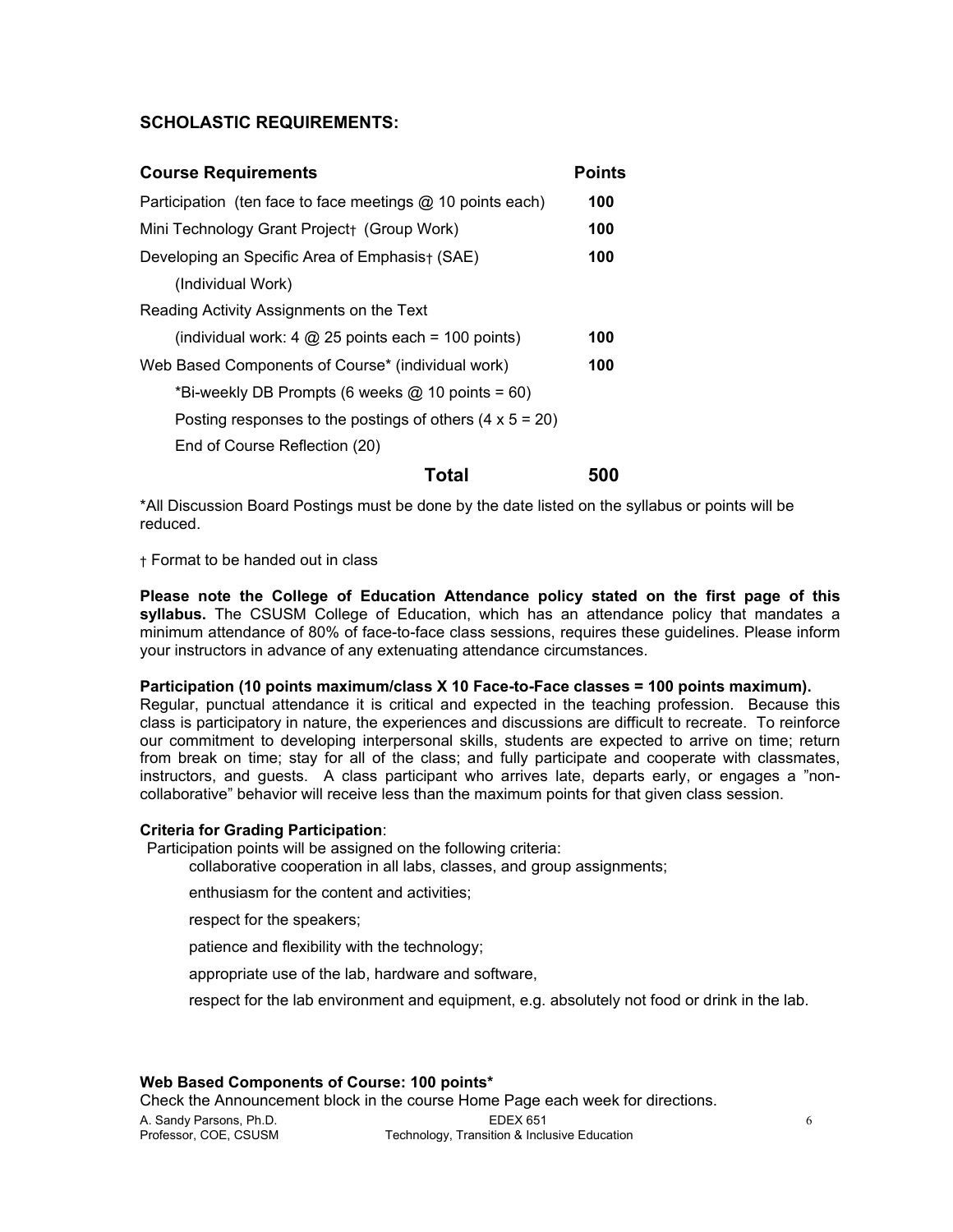There will be a series of Discussion Board (DB) prompts for your reflection and response.

# **WBI discussion board prompts (6 weeks X 10 = 60)**

# **Response to the prompts of others: (4 opportunities X 5 = 20)**

# **DB posted Reflection on the course (20 points)**

\* The due dates for all postings are listed on the class schedule. Late postings will received a reduction in points.

# **Criteria for Grading for WebCT work including Discussion Board (DB) Postings:**

- Post your response to the Discussion Board (DB) Prompts at the beginning of the week in which they are required.
- Read the postings of your colleagues (towards the middle to end of that week) and post required responses to the posting of others as indicated in the Professor's prompts.
- Be sure your responses are well thought out prior to posting your responses.
- Be sure to post your all responses by the due date on the syllabus.
- You may wish to compose off line and copy and paste your response into the DB.
- Use person first language, and check your spelling as much as possible.
- Respect the opinions of others, and respond collegially.

# **Reading Activity Assignments: (4 @ 25 points each = 100 points)**

There are four Reading Activity Assignments which address the reading in the Transition text. These activities will be posted to the documents section of the WebCT course. **Please be sure to hand them into the professor in hard copy on the due date**.